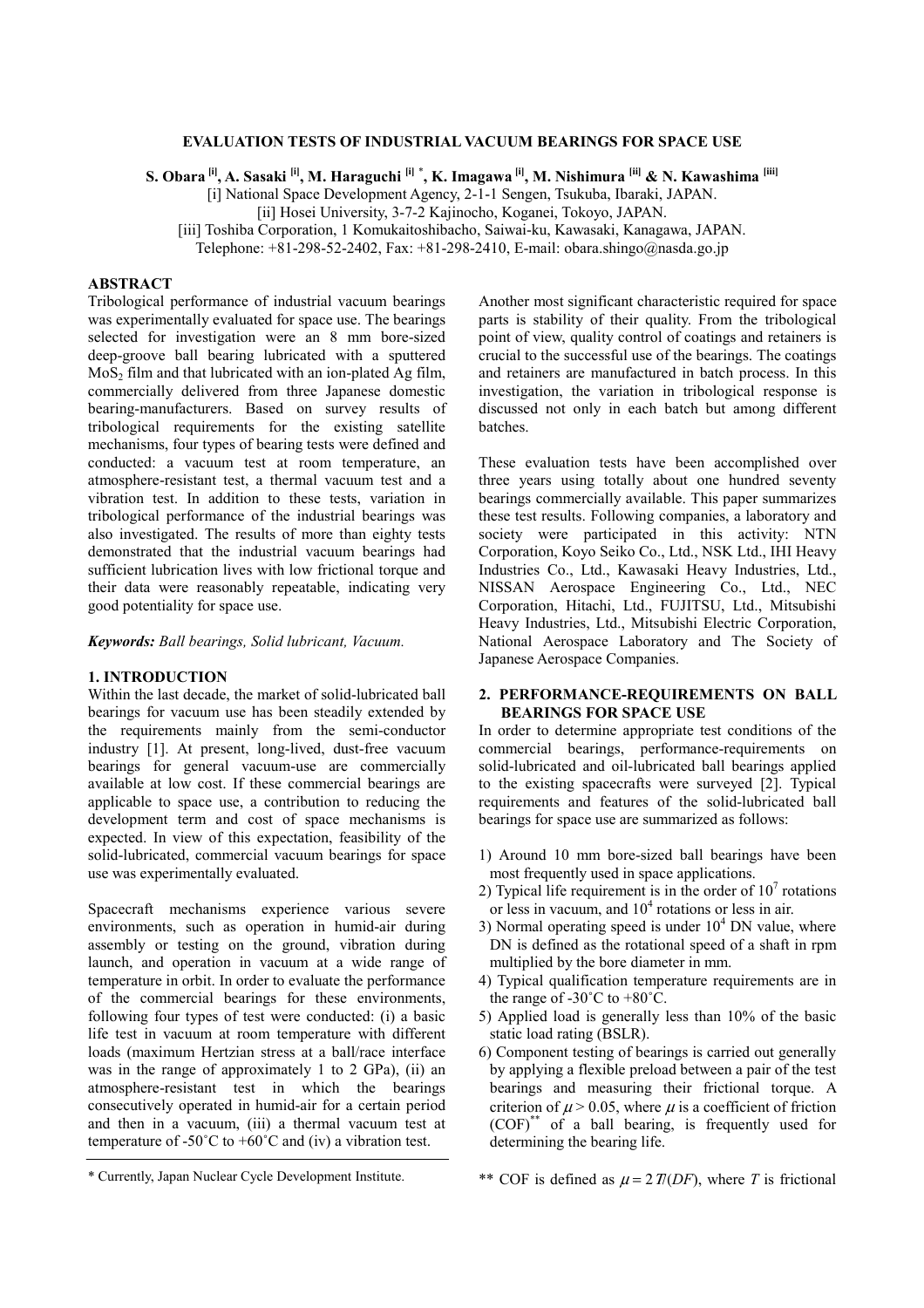torque generated from a single bearing, *D* is a bore diameter and *F* is an applied load.

Test bearings and test conditions were determined by referring to these survey results.

# **3. TEST BEARINGS**

Two kinds of solid-lubricated ball bearings commercially available from three Japanese bearing-manufacturers were selected as the test bearings (hereafter, the bearing fabricated by each bearing-manufacturer is denoted by bearings A, B and C). The types and materials of the test bearings are listed in Table 1. A sputtered  $MoS<sub>2</sub>$  film and a PTFE based composite retainer is a popular combination in commercial vacuum bearings as well as space applications. An ion-plated Ag film is also frequently applied to the semi-conductor manufacturing process because of its very low outgassing characteristic in vacuum.

*Table 1. Test Bearings* 

| Bearing type                   |                    | 8 mm bore-sized deep groove ball<br>bearing (No. $608$ type) <sup>1)</sup>               |  |  |
|--------------------------------|--------------------|------------------------------------------------------------------------------------------|--|--|
| Material of balls and<br>races |                    | 440C stainless steel                                                                     |  |  |
| Lubri-<br>cants                | Pre-coated<br>film | Sputtered MoS <sub>2</sub> film<br>(balls and races),<br>Ion-plated Ag film (balls only) |  |  |
|                                | Retainer           | PTFE based composite                                                                     |  |  |
| Storage                        |                    | Vacuum pack, or Sealed bags<br>purged with dry inert gas                                 |  |  |

1) A 12 mm bore-sized deep groove ball bearing (No. 6001 type) was also used in few cases.

## **4. TESTING**

### **4.1 Test Conditions**

Since bearings in the space mechanisms experience different severe environments on the ground, during launch and in orbit, their feasibility should be evaluated from many aspects. Following four types of bearing tests were defined in this investigation.

#### (1) Room-Temperature Vacuum Test

This is a simple life test of the bearings conducted in vacuum at room temperature (RT, 20 ~ 30°C). The test conditions are listed in Table 2. Axial loads were selected in the range of approximately 1% to 15% of BSLR of a No. 608 type bearing.

*Table 2. Conditions of Room-Temperature Vacuum Test* 

| Axial load                               | 20N, 100N, 200N<br>(Max. Hertzian stress: $0.8 \sim 1.9$ GPa) |  |
|------------------------------------------|---------------------------------------------------------------|--|
| Rotational speed                         | $500$ rpm                                                     |  |
| Environment                              | Vacuum $< 10^{-4}$ Pa, RT                                     |  |
| <b>Test Completion</b><br>Criteria (TCC) | $10^7$ revs or COF $> 0.05$                                   |  |

(2) Atmosphere-Resistant Test

This test was made to evaluate degradation of a solid

lubricant due to in-air operation, where the bearings consecutively operated in humid-air and then in vacuum. The test conditions are listed in Table 3. Selected axial loads were about 8% or less of BSLR.

| Tuble 5. Conditions of Almosphere-Resistant Test |                          |                                      |  |
|--------------------------------------------------|--------------------------|--------------------------------------|--|
| In-air<br>operation                              | Rotational speed 500 rpm |                                      |  |
|                                                  | Axial load               | 10N, 20N, 100N (Max.                 |  |
|                                                  |                          | Hertzian stress: $0.6 \sim 1.6$ GPa) |  |
|                                                  | Environment              | Air, Humidity < $60\%RH$ , RT        |  |
|                                                  | <b>TCC</b>               | $5 \times 10^4$ revs or COF > 0.05   |  |
|                                                  | Rotational speed         | $500$ rpm                            |  |
| In-vacuo                                         | Axial load               | 10N, 20N, 100N                       |  |
|                                                  | operation Environment    | Vacuum $\leq 10^{-4}$ Pa, RT         |  |
|                                                  | TCC                      | $10^7$ revs or COF $\geq 0.05$       |  |

*Table 3. Conditions of Atmosphere-Resistant Test* 

### (3) Thermal Vacuum Test

The temperature of a bearing test apparatus was controlled in the range from  $-50^{\circ}$ C to  $+60^{\circ}$ C. This temperature range was selected considering the operating capabilities of the bearing test apparatus and test facility. The operation of the test bearings was continued throughout the test. Table 4 presents the test conditions.

*Table 4. Conditions of Thermal Vacuum Test* 

| Rotational speed | $500$ rpm                                                                                 |  |
|------------------|-------------------------------------------------------------------------------------------|--|
| Axial load       | 10N                                                                                       |  |
| Environment      | Vacuum $\leq 10^{-4}$ Pa                                                                  |  |
| Temperature      | 2 cycles of operation at $-50^{\circ}$ C for 72<br>hours and $+60^{\circ}$ C for 72 hours |  |
| <b>TCC</b>       | $10'$ revs or COF $> 0.05$                                                                |  |

### (4) Vibration Test

First, a pair of test bearings was assembled in a bearing housing with a shaft. This assembly experienced sinusoidal and random vibrations in air, and then was operated in vacuum. The test conditions are summarized in Table 5. A dynamic load exerted to the test bearing during sinusoidal vibration in the axial direction was estimated to be approximately 50% to 60% of the maximum permissible axial load of the test bearing.

*Table 5. Conditions of Vibration Test* 

| Table 5. Conditions of Vibration Test |                         |                                                                                                                     |  |  |  |
|---------------------------------------|-------------------------|---------------------------------------------------------------------------------------------------------------------|--|--|--|
| Applying<br>vibration                 | Environment             | Air, Humidity < 60%RH, RT                                                                                           |  |  |  |
|                                       | Sinusoidal<br>vibration | Frequency: $5 \sim 200$ Hz.<br>Target maximum acceleration<br>of the main-shaft: 25G                                |  |  |  |
|                                       | Random vibration        | Frequency: $20 \sim 2000$ Hz.<br>Duration time: 3 min.<br>Target maximum acceleration<br>of the main-shaft: 25 Grms |  |  |  |
|                                       | Vibrating<br>directions | Three mutually perpendicular<br>directions (one axial direction<br>and two radial directions)                       |  |  |  |
| In-vacuo<br>operation                 | Rotational speed        | $500$ rpm                                                                                                           |  |  |  |
|                                       | Axial load              | 10N                                                                                                                 |  |  |  |
|                                       | Environment             | Vacuum $\leq 10^{-4}$ Pa, RT                                                                                        |  |  |  |
|                                       | TCC                     | $10^7$ revs or COF $\geq 0.05$                                                                                      |  |  |  |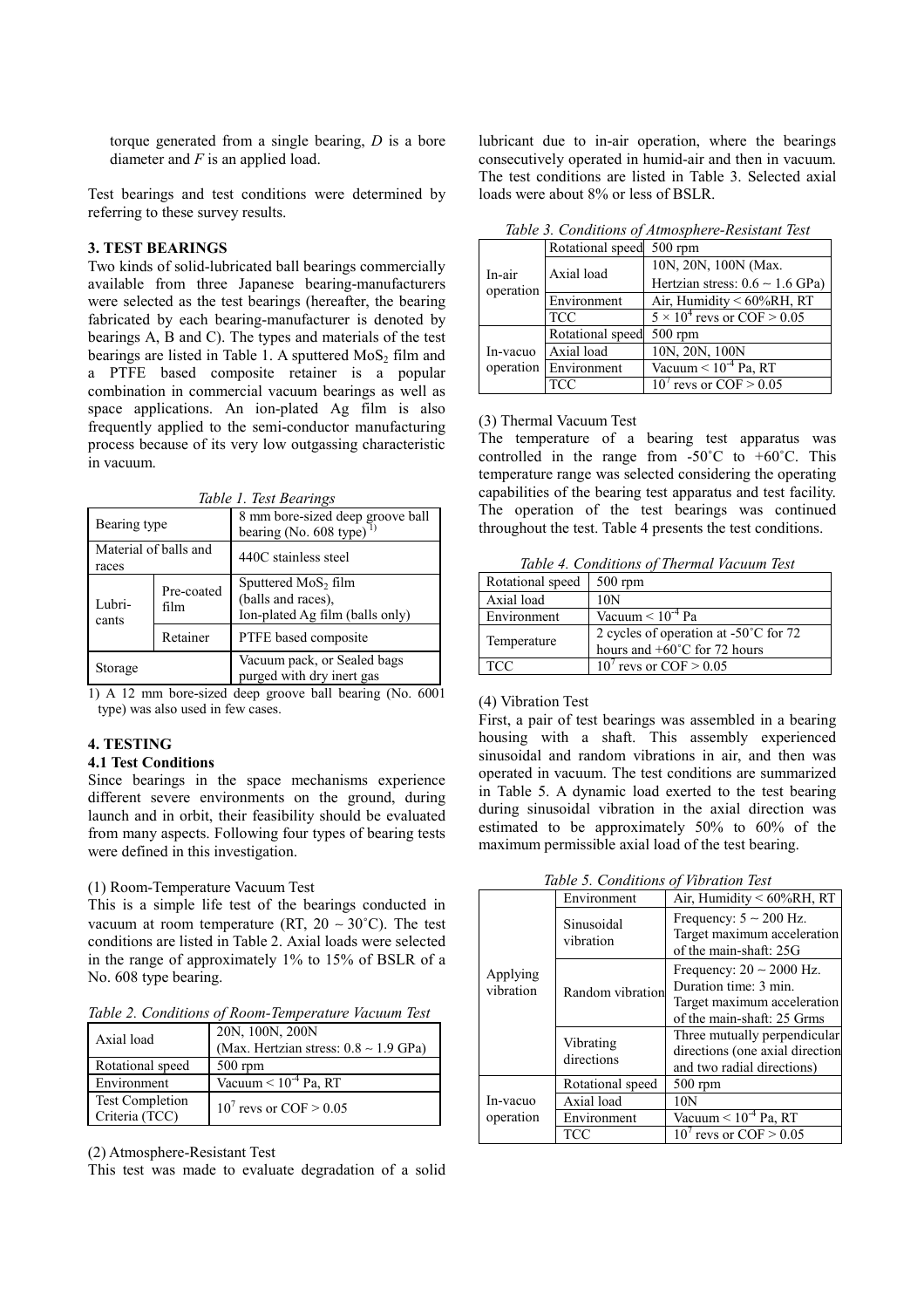The room-temperature vacuum tests and some of the atmosphere-resistant tests were conducted at the laboratories of the three bearing-manufacturers participated in this study. Other tests were implemented with the High Vacuum Test Facilities for Mechanical Components [3] at Tsukuba Space Center of NASDA.

In the four types of test mentioned above, frictional torque was measured throughout the tests. During invacuo operation, residual gas was analyzed periodically using a quadruple mass analyzer. After the test, wear of balls and raceways were estimated from their roundness or surface profiles.

### **4.2 Number of Tests**

Each combination of pre-coated films  $(MoS<sub>2</sub>$  and Ag) and manufacturers (A, B and C) was tested once in all the tests, except for the room-temperature vacuum test in which the test was repeated one or two times.

In addition to these tests, variability in the lubricating quality of the commercial bearings was evaluated by the atmosphere-resistant test at an axial load of 100N using additional  $MoS<sub>2</sub>$ -lubricated bearings. These bearings were produced in two different batches, where one batch production was made at about one year's interval after the production of the first tested bearings, and then the other batch production was made at one month's interval. Since the first tested bearings had been also made in a single batch, by including this result, variation among three batches over one year and one month could be estimated. (Hereafter, in the order of production date, each batch is referred as batches I, II and III. Batch II was made at one year's interval after batch I, and batch III one month's interval after batch II.) For evaluating variation within a single batch, each combination of batches and manufacturers was tested six times for batch II and three times for batch III.

### **5. TEST APPARATUS**

Bearing test apparatuses used were classified into two types. One was a conventionally used flexibly-preloaded two-bearing tester in which rotatory motion was applied to the inner races and their resultant frictional torque was estimated by measuring force required to hold the outer races stationary. The three bearing manufacturers used this type of apparatus.

The other type was originally designed in NASDA to be applicable to both the thermal vacuum test and the vibration test. Figure 1 shows a schematic diagram of the bearing test apparatus. A pair of the test bearings was attached to a 440C stainless-steel shaft (main-shaft). An axial load was imposed using a coil spring placed at the end of the main-shaft. These components were assembled in a bearing holder made of aluminum alloy (Test Housing Assembly, THA). In order to couple with a support-shaft, a disc with two offset horizontal bars was secured to the end of the main-shaft.



*Figure 1 Bearing test apparatus at NASDA*



*Figure 2. Thermal vacuum test configuration* 

The support-shaft was axially aligned with the mainshaft, and supported with two PFPE-grease-lubricated ball bearings. A load transducer was offset from a center of rotation and bonded on the end of the support-shaft. Rotatory motion of the support-shaft applied from the outside of the vacuum chamber was transmitted to the main-shaft through the load transducer (namely, the load transducer pushes one of the offset horizontal bars in the circumferential direction). Since the support-shaft rotates at a constant speed, load-variation sensed with the load transducer during its rotation shows the frictional torque generated from the two test bearings. Output from the load transducer was transferred to the outside of the vacuum chamber through first the inside bore of the support-shaft, then a feed-through mounted in the inside bore and then a slip-ring located at the outside of the chamber. Figure 2 shows a photograph of the thermal vacuum test configuration, where three bearing test apparatuses were fastened on a thermally-controllable base-plate in the vacuum chamber.

For the case of the vibration test, THA was removed from a bottom plate in Fig. 1, and only THA was vibrated with a shaker. When a large dynamic load during vibration was required, an extra mass of 1.5kg was attached to the main-shaft of THA. Figure 3 shows a photograph of the vibration test configuration when vibrating in the axial direction. In Fig. 3, THA is fastened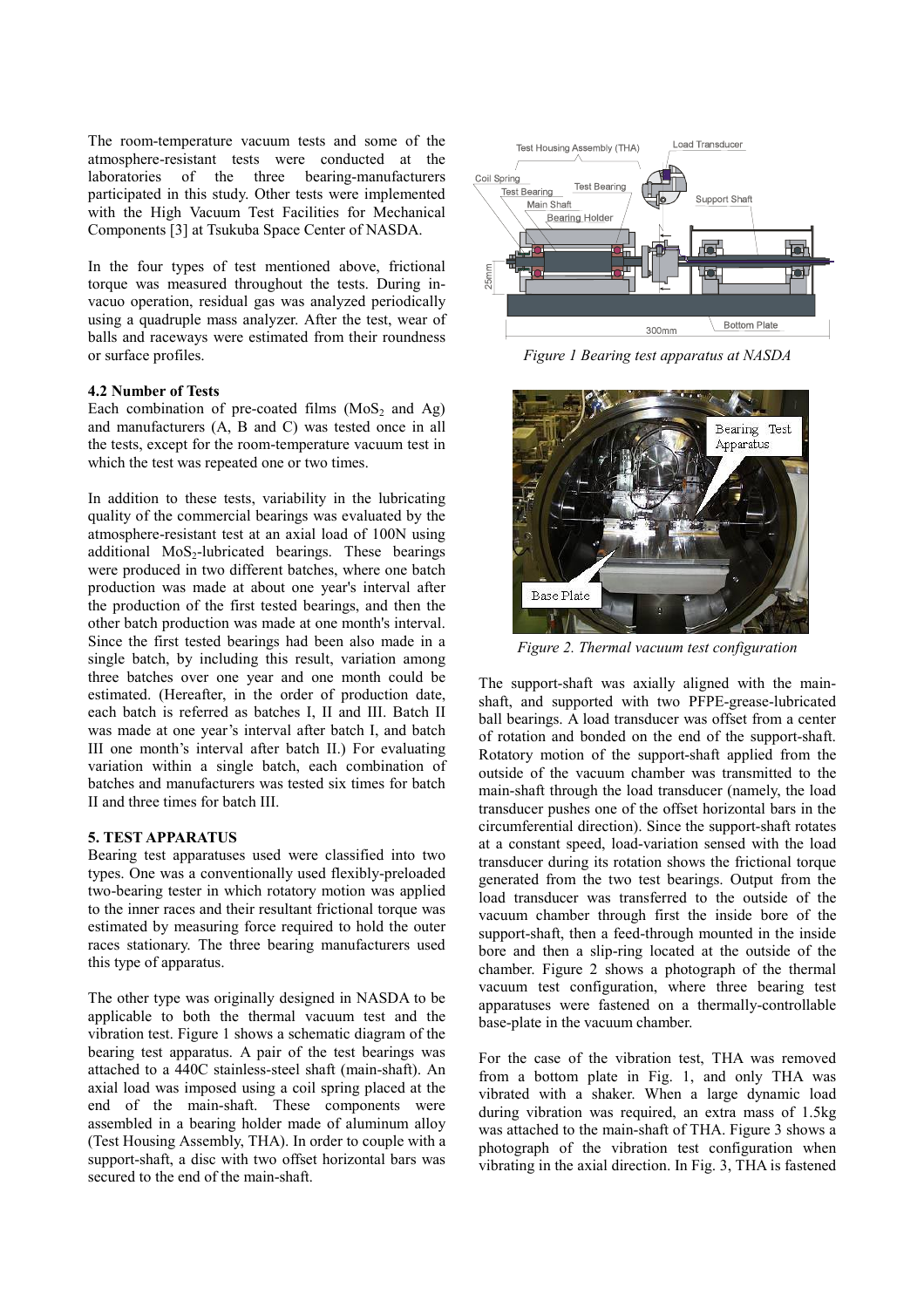in a vibration jig, and the extra mass is seen at the middle of THA (Though the extra mass looks attached to the bearing housing of THA, it was fixed to the main-shaft and did not make contact with the bearing housing).



*Figure 3. Vibration test configuration* 

#### **6. RESULTS**

# **6.1 Room-Temperature Vacuum Test**

 $COFs$  of the  $MoS<sub>2</sub>$  lubricated and Ag lubricated bearings in vacuum are shown in Figs. 4 and 5, respectively. In this test, No. 6001 type bearings were used as bearing C. Their axial loads were selected so that the maximum Hertzian stress between a ball and race was equivalent to those of No. 608 type bearings of bearings A and B. In Fig. 4, all the  $MoS<sub>2</sub>$  lubricated bearings successfully operated to  $10<sup>7</sup>$  rotations in vacuum with stable COFs of less than 0.02. Similar results between Fig. 4(a) and 4(b) suggest that COF was not dependent on the axial load.



*Figure 4. COF of MoS<sub>2</sub> lubricated bearings in vacuum at Room Temperature.* 



*Room Temperature.*

For the case of the Ag lubricated bearings in Fig. 5(a), relatively higher COFs were found for bearings A and B compared with bearing C. An EPMA (electron probe microanalysis) investigation of the raceways after the tests revealed that bearings A and B formed thicker Ag films on the raceways than bearing C, and this may be a possible cause of their high COFs. At a large axial load in Fig. 5(b), COFs of most bearings were gradually increased and high values continued throughout the tests. One bearing reached the friction criterion of 0.05, but its life of about  $7 \times 10^6$  revolutions at an axial load of 200N (max. Hertzian stress: 1.9 GPa) may be acceptable for some space applications.

From Figs. 4 and 5, it is found that COFs of the bearings produced by each manufacturer were repeatable, but relatively large difference in COFs appeared depending on the manufacturers, especially for the case of the Ag lubricated bearings. As for wear of the balls and raceways, a little wear of less than 5 um in depth was observed at the highest axial load of 200N, and less than 1 µ m at the other loads.

#### **6.2 Atmosphere-Resistant Test**

COFs of the  $MoS<sub>2</sub>$  and Ag bearings operated at an axial load of 10N in vacuum are shown in Figs. 6(a) and 6(b), respectively. These in-vacuo operations were made consecutively after in-humid-air operation up to  $5\times10^4$ revolutions. Although relatively high COF appeared for bearing B, all the bearings completed  $10<sup>7</sup>$  revolutions. Short life had been expected for the Ag lubricated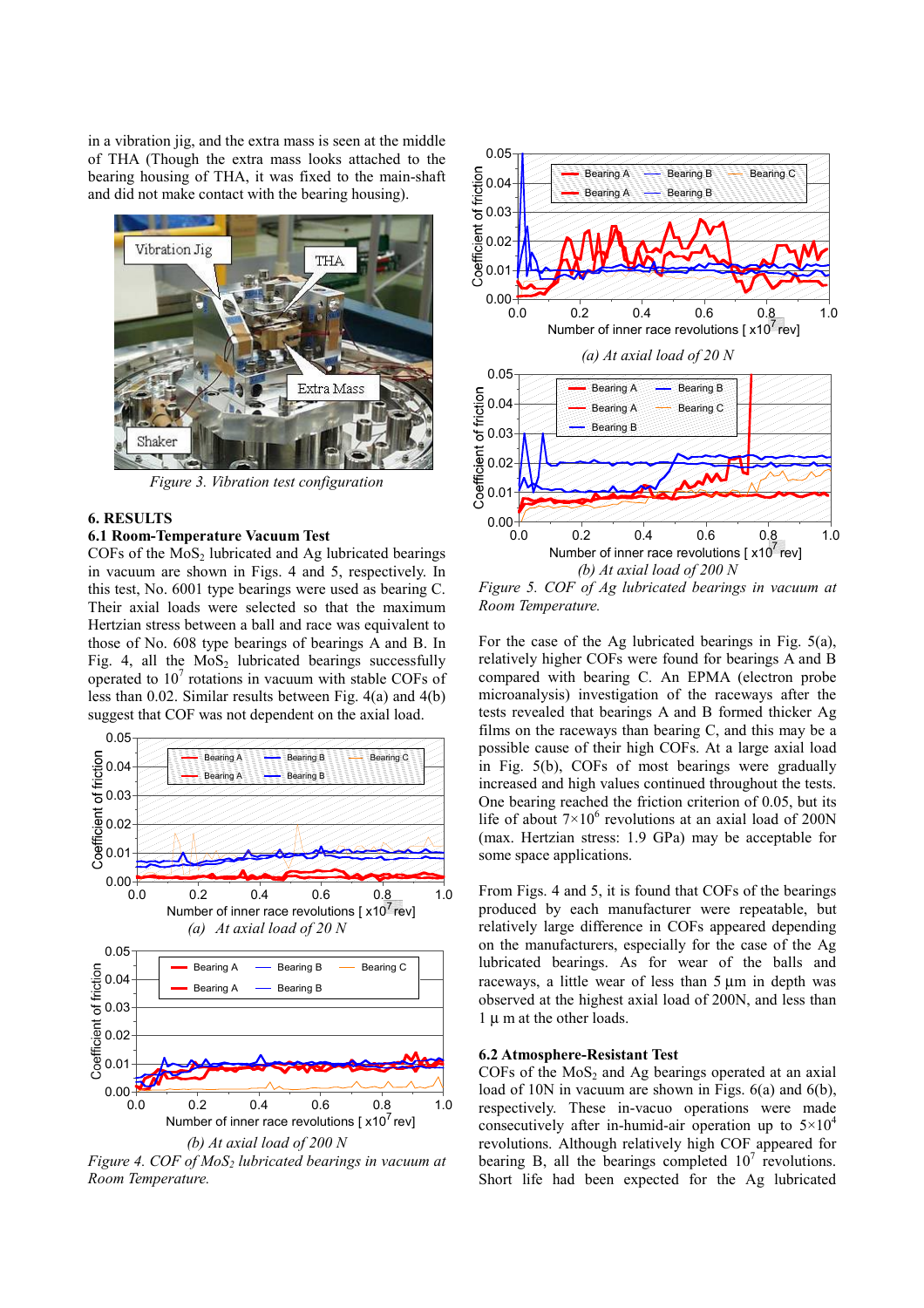bearings due to oxidation of an Ag film [4], but they successfully completed these tests.

For the other axial loads of 20N and 100N, all the test bearings also accomplished in-air operation and consecutive in-vacuo operation with the almost identical COFs shown in Fig. 6. The selected lubricant combinations of pre-coated films and retainers seem to have reasonable humid-air resistance for practical use.



*(b) Ag lubricated bearing Figure 6. COFs of the bearings during in-vacuo operation after in-air operation.*

#### **6.3 Thermal Vacuum Test**

Figure 7 presents COFs of the  $MoS<sub>2</sub>$  and Ag lubricated bearings in the thermal vacuum test. Temperature trace at a reference point on the base-plate for its thermal control is also shown in Fig. 7. Temperatures at the outer races of the test bearings were monitored using thermocouples throughout the tests, and their values changed within  $\pm 5^{\circ}$ C of the reference point temperatures. Although slight increases in COFs appeared, the  $MoS<sub>2</sub>$  lubricated and Ag lubricated bearings successfully run to  $10<sup>7</sup>$  rotations in thermal vacuum environment.

For the Ag lubricated bearings in Fig. 7(b), the bearings A and B showed relatively high COFs at low temperature. However, these bearings seems to have been successfully lubricated by pre-coated Ag films because uniformly transferred Ag films were detected by EPMA and little

wear of less than 1  $\mu$ m in depth was observed on the raceways.

In all the tests shown in Fig. 7, pressure in the vacuum chamber was under  $2 \times 10^{-5}$  Pa. Outgassing from the test bearings did not observed in the residual gas analysis.



*(b) Ag lubricated bearing Figure 7. COFs of the bearings operated in thermal vacuum environment.*

## **6.4 Vibration Test**

Figure 8 shows COFs of the  $MoS<sub>2</sub>$  and Ag lubricated bearings in vacuum after experience of vibration. All the bearings completed  $10^7$  revolutions with very low and stable COFs. The experience of vibration is considered to have exerted negligible influence upon the normal operation and life of the bearings.

Influence of vibration, however, appeared in other aspects. Figure 9 shows SEM photographs of the ball and inner-raceway surfaces of the Ag pre-coated bearing after vibration. Some scars are found on both surfaces. (For reference, dimension of Hertzian contact ellipse without a lubricant film is about 500µm×35µm under static axial load condition.) From the fact that scar on the raceway is longer than that on the ball surface, occurrence of rolling-sliding motion is expected between balls and raceways during vibration. In all the tests, starting torque of the bearings was measured before and after vibration.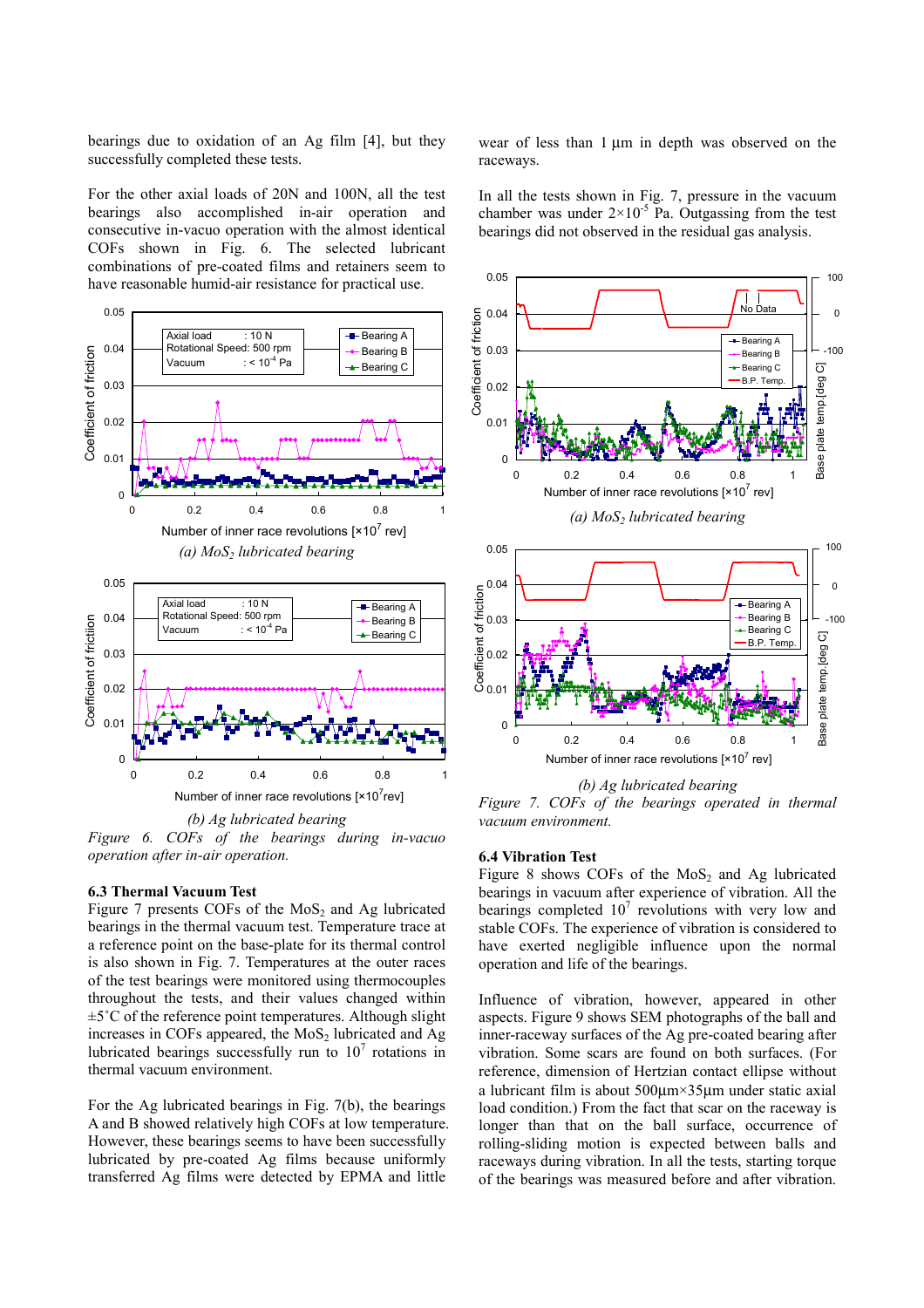

The starting torque was found to increase approximately 1.5 times or less due to experience of vibration.

*Figure 8. COFs of the bearings operated in vacuum after experience of vibration.*







*(b) Inner raceway Figure 9. SEM photographs of the Ag-lubricated bearing after experience of vibration* 

From these results, the influence of vibration on the test bearings can be summarized as follows: during vibration a pre-coated solid lubricant film was worn due to rolling-sliding motion between a ball and raceway, and resultant scars increased the starting torque of the bearings. However, the generation of scar did not affect the frictional torque in normal operation and lives.

# **6.5 Variability in Tribological Performance of Bearings**

Variation in the tribological performance of the commercial bearings was evaluated by the atmosphereresistant tests, where the bearings operated in humid-air and then in vacuum. Before testing, each test bearing was stored in a vacuum pack or in a heat-sealed bag purged with an inert gas. We had preliminarily confirmed that the storage term for at least two years by this manner did not affect the lubrication performance of the bearings.

### (1) Variation Within a Single Batch

COFs of six pairs of bearing C during vacuum operation are shown in Fig. 10. These bearings were produced in batch II, and the tests were conducted in a single laboratory using a defined apparatus. The identical COF traces are found. Figure 11 shows the summary of the change in the COFs of bearings A, B and C in vacuum operation. Three pairs of bearings A1 to A3, and six pairs of B1 to B6 were also individually manufactured in a single batch II. Although noticeable differences in COFs appear depending on the manufacturers, repeatability within each manufacturer is very good. From these results, variation in the lubrication performance of the bearings produced in a single batch was confirmed to be small.



*Figure 10. COFs of bearings C manufactured in a single batch. In-air operation had been conducted at 26 to 30%RH.* 

As for bearing A in Fig. 11, only three data are presented because the other three tests were performed at high humidity (63%RH or more) in excess of the test-condition requirement (humidity  $\leq 60$  %RH). The three results obtained in the high humidity showed following behavior: COFs during in-air operation were relatively low and stable (less than 0.01), but in the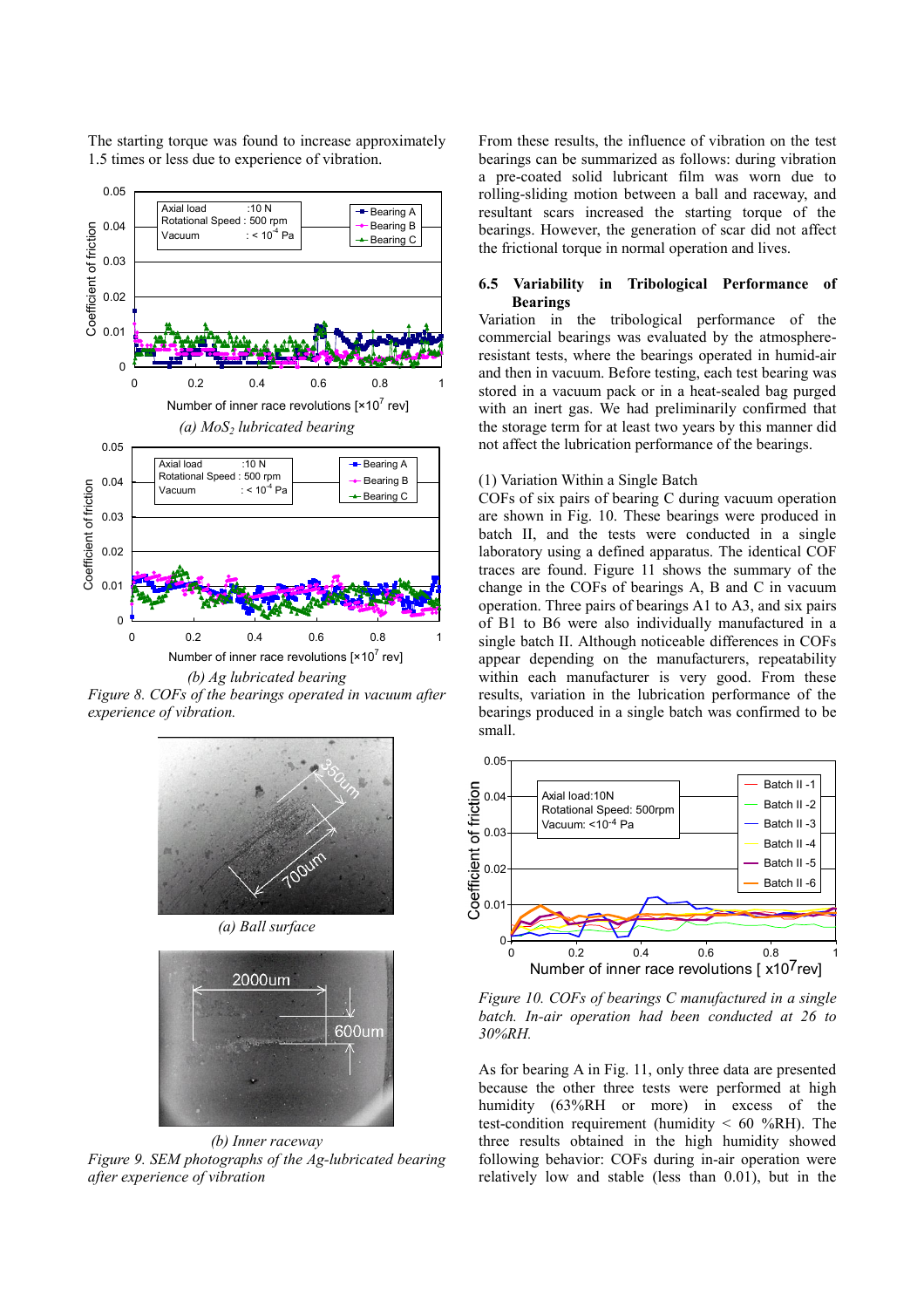consecutive in-vacuo operation, they were gradually increased more than 0.03 and became fluctuated. One of the three tests was terminated at  $6 \times 10^6$  rotations because its COF exceeded the test completion criterion of 0.05.



*Figure 11. Change in the COF during vacuum operation. In-air operation of the bearings A, B and C had been conducted at around 45%RH, 32 to 34%RH and 26 to 30%RH, respectively.* 

#### (2) Variation Between Batches

COFs of the bearings fabricated in three different batches are shown in Fig. 12. Production of batch II was made one year's interval after that of batch I, and batch III one month's interval after batch II. The results in Fig. 12(a) and those in 12(b) were individually obtained in a single laboratory using a defined apparatus. COFs for bearing B in Fig. 12(b) are found to be reasonably repeatable. COFs for bearing C, not presented herein, also shows good repeatability. On the contrary, as for bearing A in Fig. 12(a), COFs between batches I and III were well identical ( $\mu$  = 0.01 ~ 0.02), but COF of batch II was much smaller ( $\mu$  < 0.002) than those of batches I and III. It can be summarized that COFs in different batches were satisfactorily low and stable, but batch-to-batch variation was slightly larger than variation within a single batch.

# (3) Variation Due to Test Apparatus

We also assessed the repeatability of COFs between different test apparatuses. A comparison of COFs obtained from different apparatuses is presented in Fig. 13, where all the bearings were produced in batch II, and the tests were conducted using NASDA's or bearing-manufacturer C's apparatus under the same test condition. Although the mechanisms of these test apparatuses were different as mentioned in the previous section, the obtained results were reasonably identical. This suggests that repeatable friction data of solid-lubricated ball bearings could be obtained at different laboratories by applying standardized test procedures.



*Figure 12. COFs of the bearings fabricated in three different batches. In-air operation of the bearings A and B had been conducted at 32 to 45%RH and 31 to 39%RH, respectively.*



*Figure 13. COFs measured with NASDA's apparatus (referred as "N") and bearing-manufacturer C's apparatus ("C"). All the test bearings were manufactured in a single batch II. In-air operation had been conducted at 30 to 39%RH in both the laboratories.* 

# **7. SUMMARY**

In order to evaluate the applicability for space use, solid-lubricated ball bearings manufactured for general vacuum-use were tested in humid-air, thermal vacuum, vibration environment and other conditions. Most bearings showed very good tribological performance with a long life of more than  $10^7$  rotations and a stable, low friction coefficient of less than 0.05.